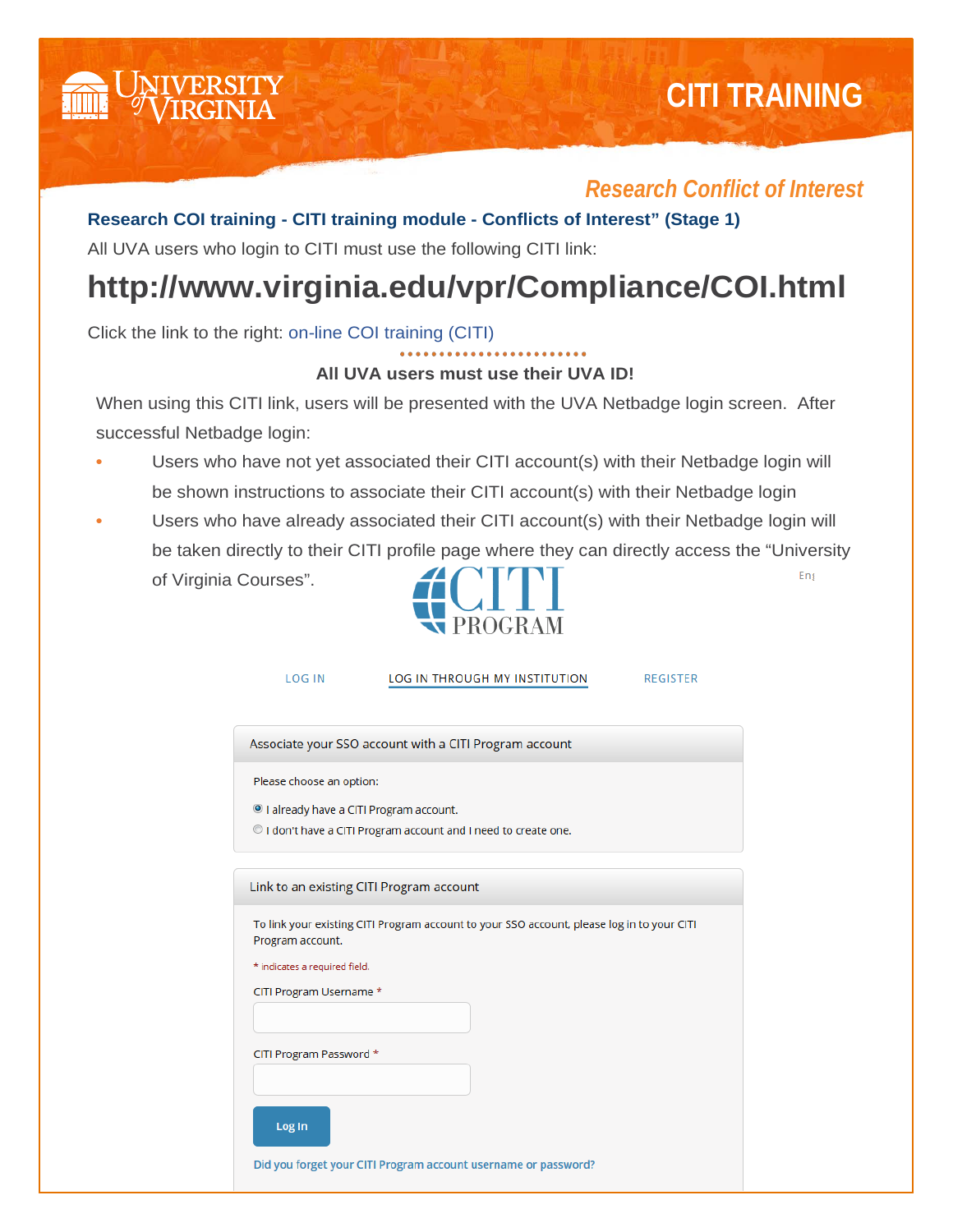Option One: If you have an existing CITI Program account and can remember the username and password to log in, it allows you to log into CITI using CITI credentials and then if matched that CITI account with your Institution ID for a one-time link up. After that you will be able to log into CITI Program via the link. If you are not already affiliated with the institution from whence you came, the interface link-up will add the institution affiliation to your existing account.

|                                                                    | <b>EXPROGRAM</b>                                                                                                                     |                 | English . |
|--------------------------------------------------------------------|--------------------------------------------------------------------------------------------------------------------------------------|-----------------|-----------|
| <b>LOG IN</b>                                                      | LOG IN THROUGH MY INSTITUTION                                                                                                        | <b>REGISTER</b> |           |
| Please choose an option:<br>I already have a CITI Program account. | Associate your SSO account with a CITI Program account<br><sup>o</sup> I don't have a CITI Program account and I need to create one. |                 |           |
| Create a new CITI Program account                                  | By clicking the button below, you will create a new CITI Program account.                                                            |                 |           |
| <b>Create A New CITI Program Account</b>                           |                                                                                                                                      |                 |           |

Option Two: If you do not have an existing CITI Program account, you need to create one. Click "Create A New CITI Program Account"

| English                             | ۰              | Text size: $A$ $\overline{A}$                            | Jeffrey Blank ID: 6669129   Log Out   Help |
|-------------------------------------|----------------|----------------------------------------------------------|--------------------------------------------|
|                                     | <b>PROGRAM</b> | <b>Collaborative Institutional Training Initiative</b>   | Search Support Center<br>Q                 |
|                                     |                | Main Menu   My Profiles   My CEUs   My Reports   Support |                                            |
| Main Menu                           |                |                                                          |                                            |
|                                     |                | Yes, I'll try the 'New' format.<br>or                    | No thanks, I like it the way it is.        |
| ▶ University of Virginia Courses    |                |                                                          |                                            |
| Affiliate With Another Institution  |                |                                                          |                                            |
| Affiliate as an Independent Learner |                |                                                          |                                            |
|                                     |                |                                                          |                                            |

You may then see this screen. We encourage New format, but either way is fine.